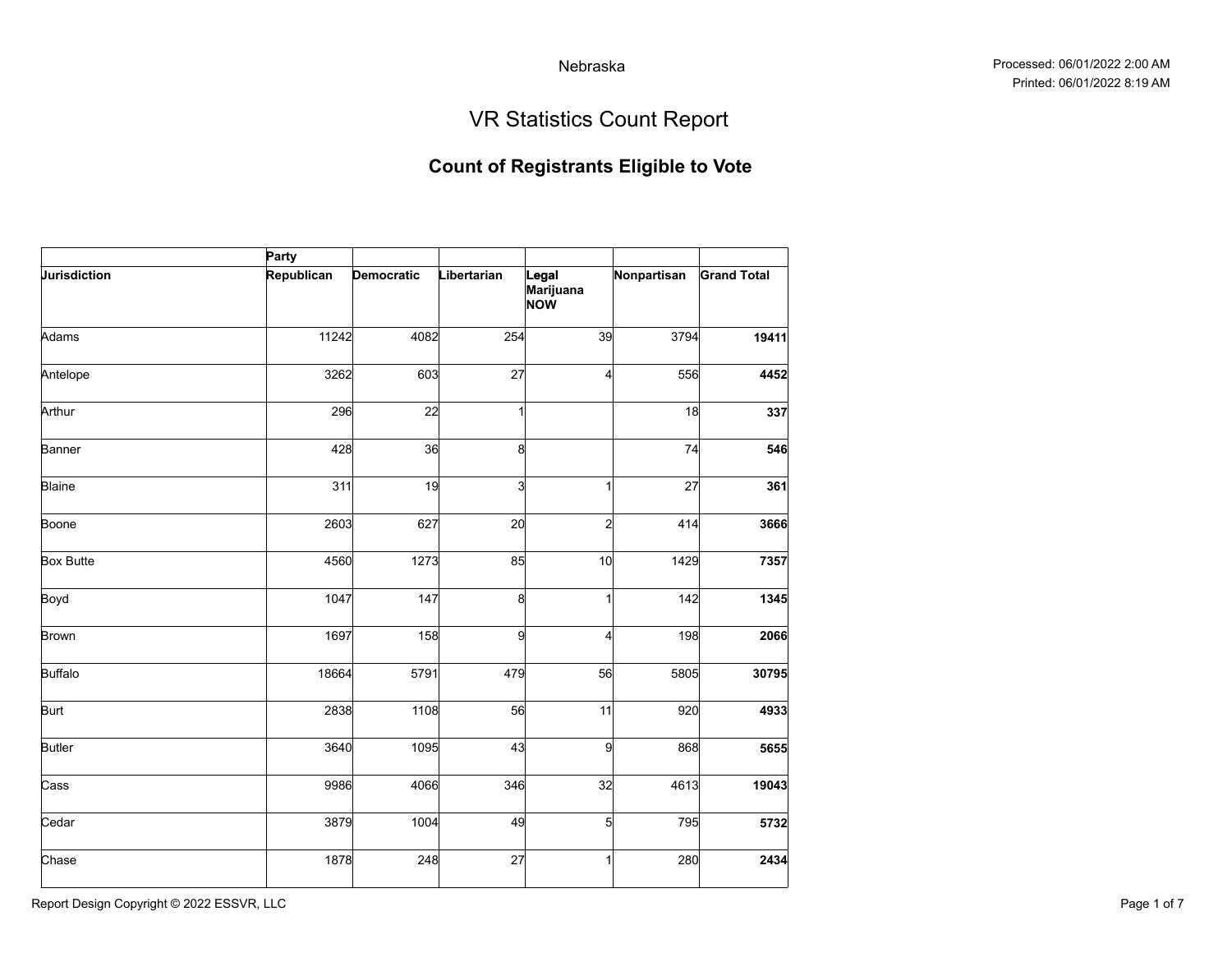# VR Statistics Count Report

|              | Party      |            |             |                           |             |                    |
|--------------|------------|------------|-------------|---------------------------|-------------|--------------------|
| Jurisdiction | Republican | Democratic | Libertarian | Legal<br>Marijuana<br>NOW | Nonpartisan | <b>Grand Total</b> |
| Cherry       | 3036       | 369        | 27          | 1                         | 339         | 3772               |
| Cheyenne     | 4130       | 847        | 93          | 12                        | 1210        | 6292               |
| Clay         | 2936       | 617        | 45          | 4                         | 567         | 4169               |
| Colfax       | 2712       | 1688       | 60          | 9                         | 782         | 5251               |
| Cuming       | 3867       | 974        | 54          | 4                         | 938         | 5837               |
| Custer       | 5662       | 946        | 92          | 3                         | 1082        | 7785               |
| Dakota       | 3869       | 4033       | 133         | 12                        | 2823        | 10870              |
| Dawes        | 3237       | 949        | 71          | 9                         | 996         | 5262               |
| Dawson       | 7760       | 3334       | 165         | 16                        | 2385        | 13660              |
| Deuel        | 1006       | 131        | 10          | $\mathbf{z}$              | 231         | 1380               |
| Dixon        | 2399       | 744        | 31          | 5                         | 585         | 3764               |
| Dodge        | 11618      | 5321       | 326         | 53                        | 4810        | 22128              |
| Douglas      | 127064     | 135201     | 5842        | 805                       | 88577       | 357489             |
| Dundy        | 946        | 97         | 8           |                           | 160         | 1211               |
| Fillmore     | 2617       | 733        | 40          | 4                         | 625         | 4019               |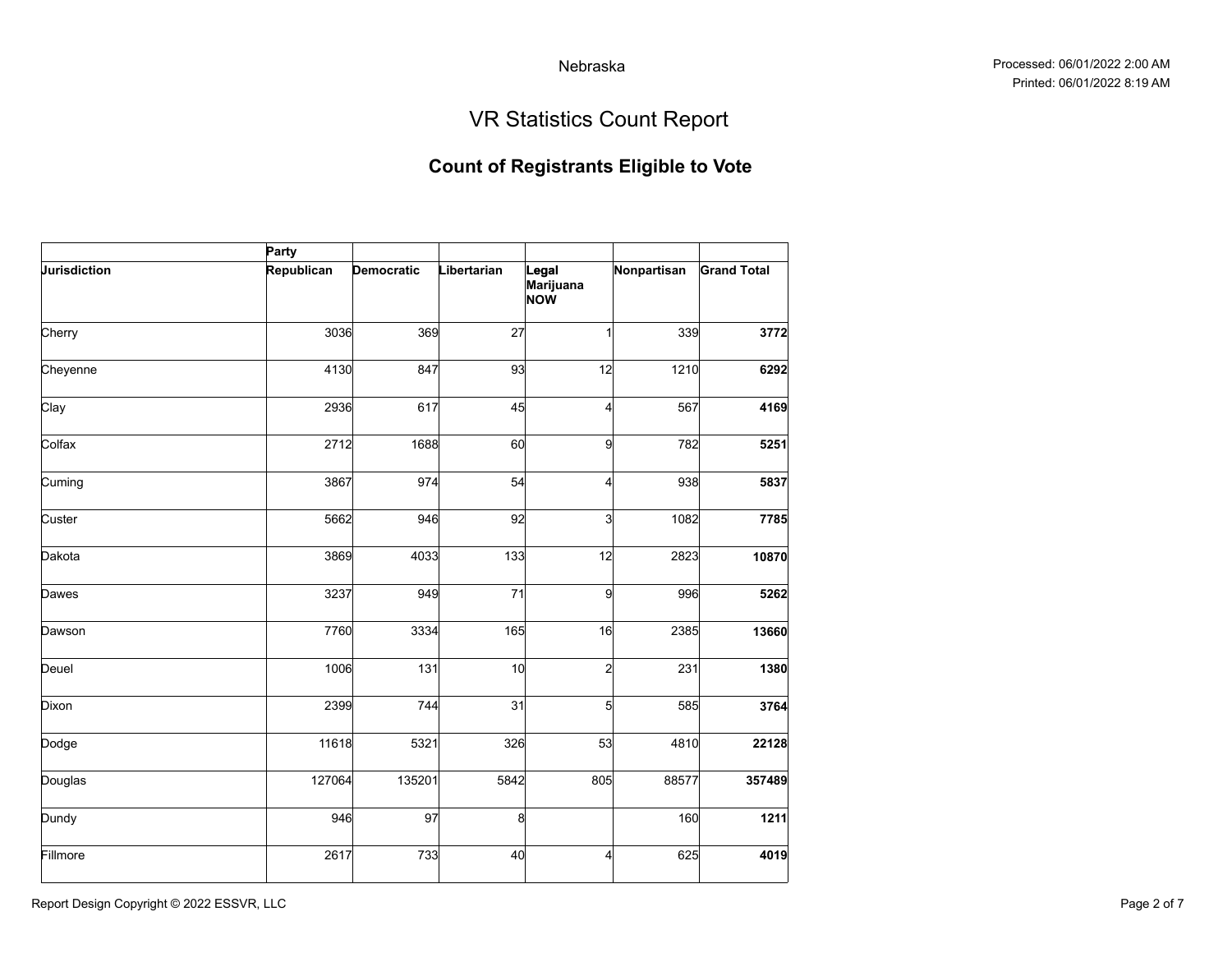# VR Statistics Count Report

|              | Party      |            |              |                                  |             |                    |
|--------------|------------|------------|--------------|----------------------------------|-------------|--------------------|
| Jurisdiction | Republican | Democratic | Libertarian  | Legal<br>Marijuana<br><b>NOW</b> | Nonpartisan | <b>Grand Total</b> |
| Franklin     | 1535       | 275        | 14           |                                  | 310         | 2135               |
| Frontier     | 1427       | 182        | 12           | 2                                | 243         | 1866               |
| Furnas       | 2422       | 449        | 43           | 4                                | 524         | 3442               |
| Gage         | 7868       | 3280       | 158          | 29                               | 2919        | 14254              |
| Garden       | 1040       | 146        | 11           |                                  | 168         | 1365               |
| Garfield     | 1090       | 126        | 7            | 1                                | 102         | 1326               |
| Gosper       | 1080       | 163        | $\mathbf{q}$ | $\mathbf{3}$                     | 187         | 1442               |
| Grant        | 412        | 25         |              |                                  | 28          | 465                |
| Greeley      | 1021       | 418        | 8            |                                  | 133         | 1580               |
| Hall         | 17608      | 8430       | 445          | 76                               | 7543        | 34102              |
| Hamilton     | 4688       | 985        | 83           | 4                                | 1020        | 6780               |
| Harlan       | 1735       | 386        | 15           | 3                                | 334         | 2473               |
| Hayes        | 563        | 35         | 8            |                                  | 65          | 671                |
| Hitchcock    | 1382       | 218        | 19           | $\mathbf{z}$                     | 275         | 1896               |
| Holt         | 5466       | 817        | 39           | $\mathbf{5}$                     | 764         | 7091               |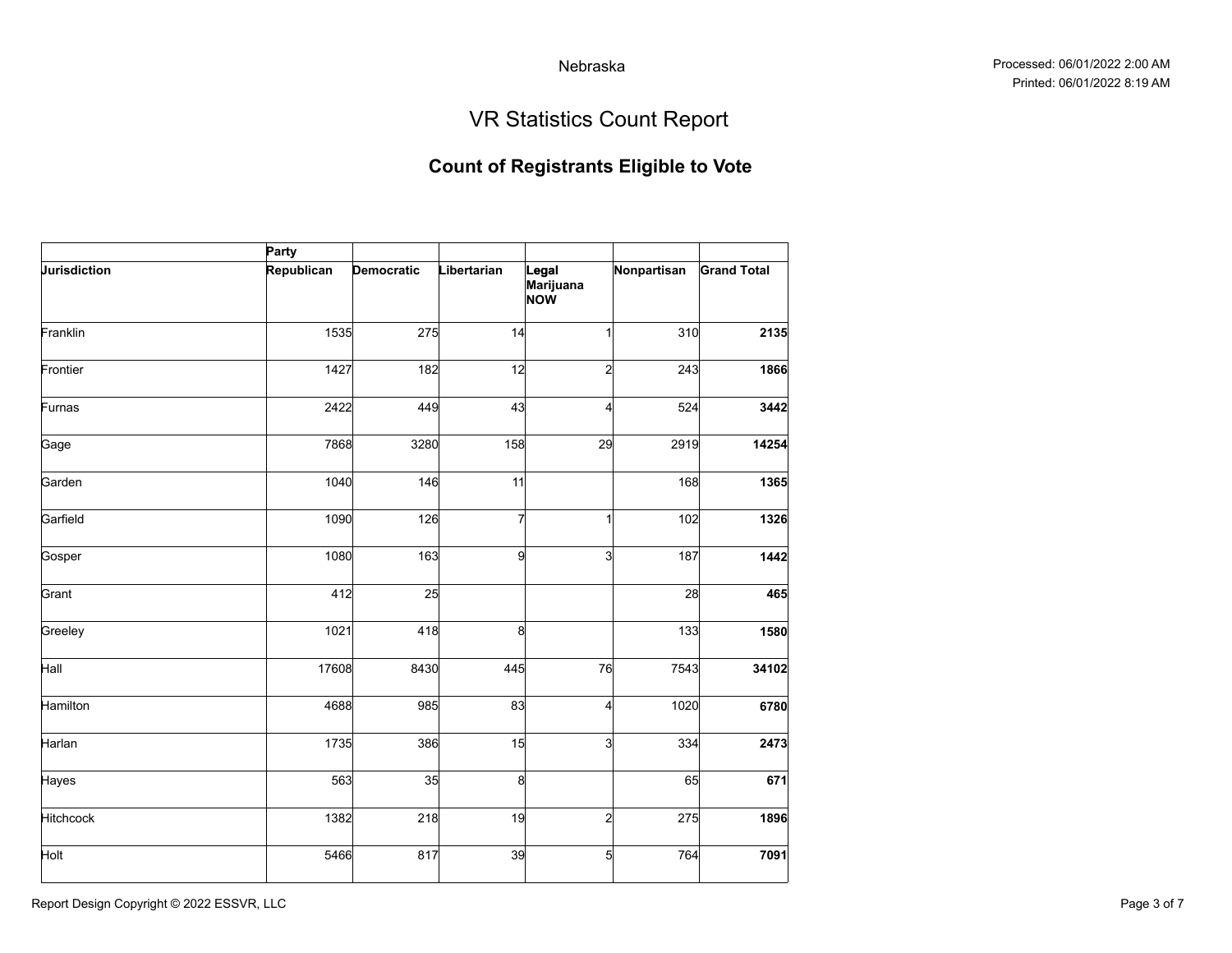# VR Statistics Count Report

|              | Party      |            |             |                                  |             |                    |
|--------------|------------|------------|-------------|----------------------------------|-------------|--------------------|
| Jurisdiction | Republican | Democratic | Libertarian | Legal<br>Marijuana<br><b>NOW</b> | Nonpartisan | <b>Grand Total</b> |
| Hooker       | 433        | 56         | 2           |                                  | 46          | 537                |
| Howard       | 2971       | 926        | 55          | $\overline{3}$                   | 657         | 4612               |
| Jefferson    | 2941       | 995        | 45          | 14                               | 827         | 4822               |
| Johnson      | 1654       | 640        | 45          | $5 \vert$                        | 484         | 2828               |
| Kearney      | 3133       | 724        | 68          | $\mathbf{5}$                     | 632         | 4562               |
| Keith        | 3950       | 783        | 70          | 10                               | 1079        | 5892               |
| Keya Paha    | 560        | 42         | 2           |                                  | 33          | 637                |
| Kimball      | 1858       | 323        | 29          | 1                                | 430         | 2641               |
| Knox         | 3519       | 1124       | 49          | 3                                | 812         | 5507               |
| Lancaster    | 80236      | 69713      | 3442        | 516                              | 46584       | 200491             |
| Lincoln      | 14551      | 4502       | 333         | 52                               | 4337        | 23775              |
| Logan        | 426        | 48         | 6           |                                  | 71          | 551                |
| Loup         | 424        | 71         | 2           |                                  | 33          | 530                |
| Madison      | 13310      | 4069       | 271         | 46                               | 4142        | 21838              |
| Mcpherson    | 300        | 25         |             |                                  | 14          | 346                |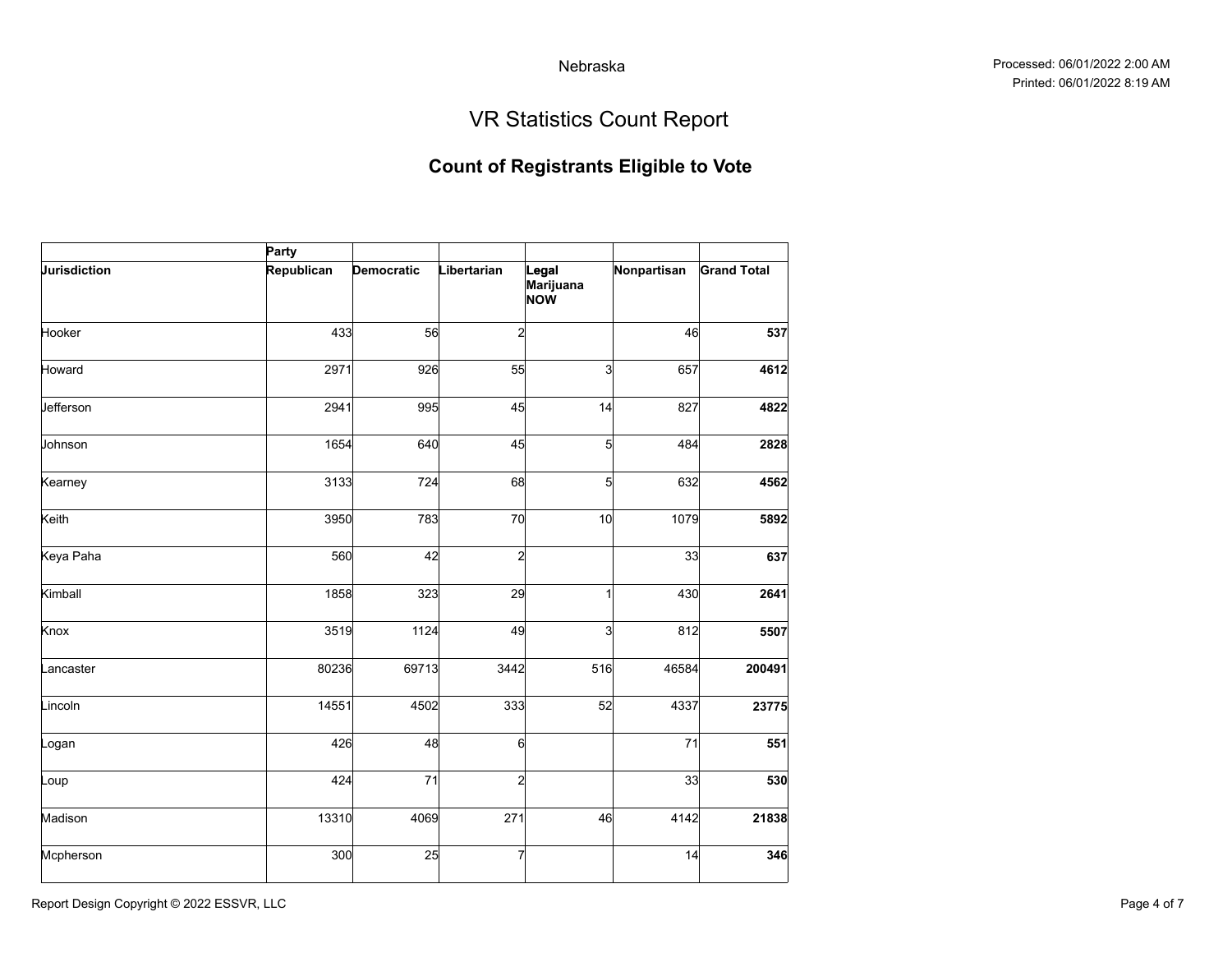# VR Statistics Count Report

|                   | Party      |            |                |                           |             |                    |
|-------------------|------------|------------|----------------|---------------------------|-------------|--------------------|
| Jurisdiction      | Republican | Democratic | Libertarian    | Legal<br>Marijuana<br>NOW | Nonpartisan | <b>Grand Total</b> |
| Merrick           | 3584       | 741        | 45             | 5                         | 711         | 5086               |
| Morrill           | 2176       | 404        | 32             | 5                         | 448         | 3065               |
| Nance             | 1507       | 542        | 17             | 1                         | 341         | 2408               |
| Nemaha            | 2565       | 897        | 63             | 9                         | 851         | 4385               |
| Nuckolls          | 2101       | 562        | 30             | $\mathbf{z}$              | 459         | 3154               |
| Otoe              | 6043       | 2306       | 120            | 12                        | 2357        | 10838              |
| Pawnee            | 1169       | 359        | 15             | 6                         | 266         | 1815               |
| Perkins           | 1416       | 225        | 11             |                           | 240         | 1892               |
| Phelps            | 4474       | 754        | 69             | 10                        | 796         | 6103               |
| Pierce            | 3648       | 522        | 34             | $\mathbf{5}$              | 753         | 4962               |
| Platte            | 13072      | 3885       | 228            | 50                        | 3335        | 20570              |
| Polk              | 2517       | 550        | 28             | $\mathbf{z}$              | 498         | 3595               |
| <b>Red Willow</b> | 4899       | 924        | 78             | 16                        | 1187        | 7104               |
| Richardson        | 3151       | 1247       | 47             | 14                        | 908         | 5367               |
| Rock              | 901        | 77         | $\overline{5}$ |                           | 71          | 1055               |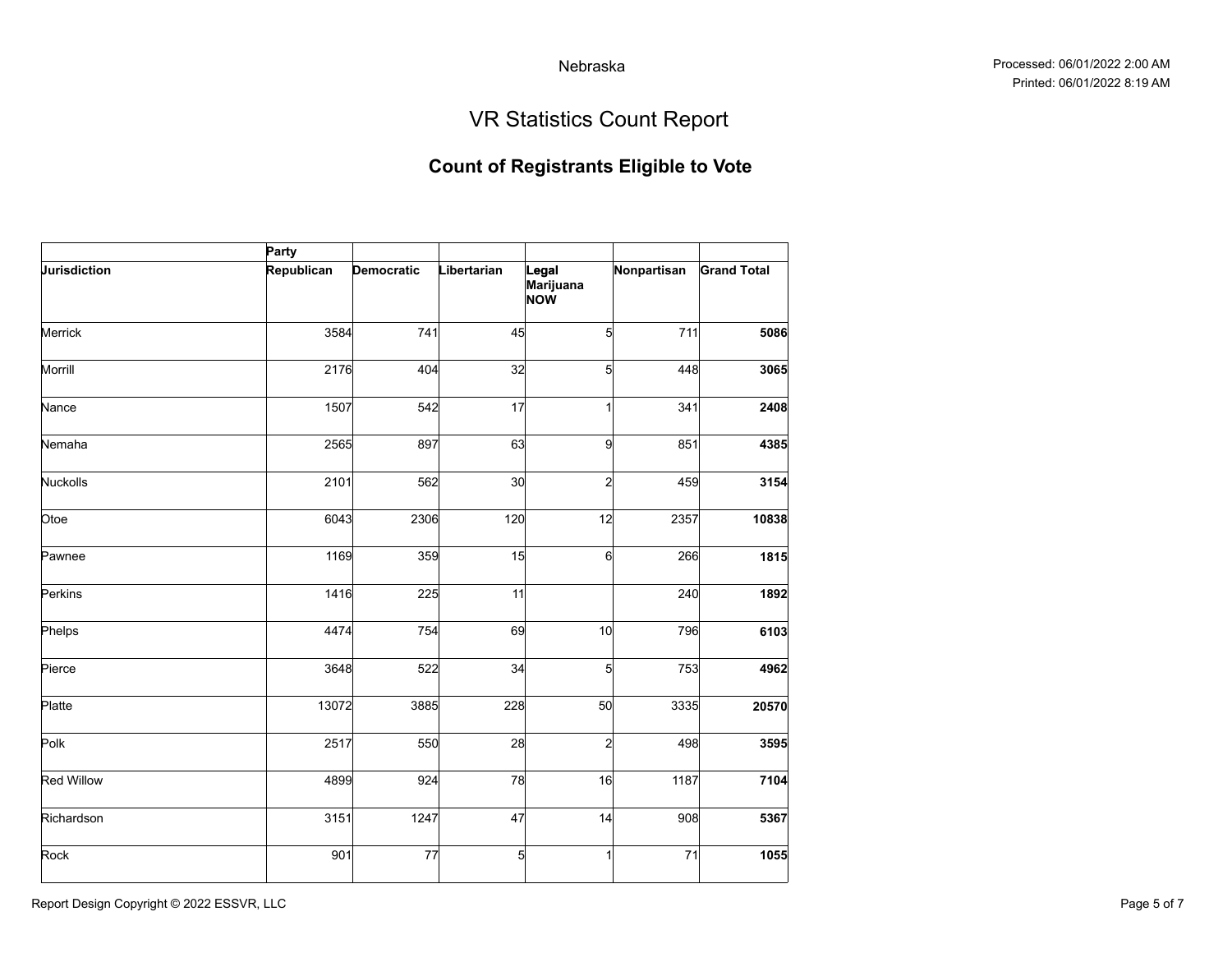# VR Statistics Count Report

|              | Party      |            |             |                           |             |                    |
|--------------|------------|------------|-------------|---------------------------|-------------|--------------------|
| Jurisdiction | Republican | Democratic | Libertarian | Legal<br>Marijuana<br>NOW | Nonpartisan | <b>Grand Total</b> |
| Saline       | 3660       | 2569       | 122         | 7                         | 1529        | 7887               |
| Sarpy        | 53739      | 32214      | 2264        | 257                       | 33179       | 121653             |
| Saunders     | 9773       | 3019       | 222         | 25                        | 2871        | 15910              |
| Scotts Bluff | 13365      | 5194       | 329         | 45                        | 5014        | 23947              |
| Seward       | 6853       | 2269       | 164         | 22                        | 2129        | 11437              |
| Sheridan     | 2635       | 461        | 33          | $\mathbf{z}$              | 506         | 3637               |
| Sherman      | 1264       | 579        | 20          | 1                         | 218         | 2082               |
| Sioux        | 713        | 89         | $6 \times$  |                           | 88          | 896                |
| Stanton      | 2719       | 516        | 32          | 7                         | 533         | 3807               |
| Thayer       | 2453       | 609        | 24          | $\mathbf{1}$              | 526         | 3613               |
| Thomas       | 405        | 42         | 1           |                           | 52          | 500                |
| Thurston     | 1360       | 2203       | 25          | 7                         | 695         | 4290               |
| Valley       | 2142       | 480        | 11          |                           | 353         | 2987               |
| Washington   | 8838       | 2807       | 223         | 25                        | 3199        | 15092              |
| Wayne        | 3419       | 904        | 85          | 9                         | 855         | 5272               |